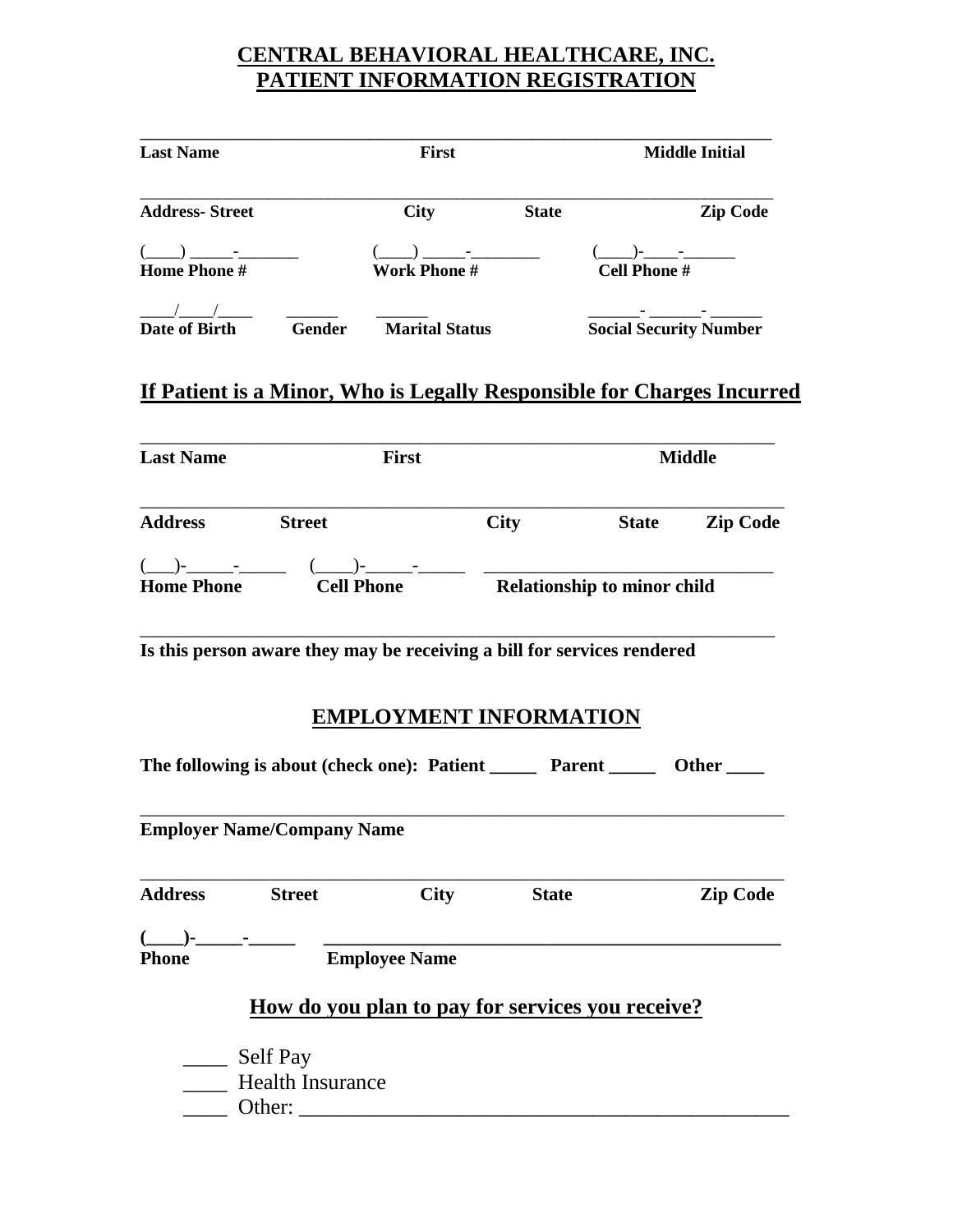#### **PRIMARY INSURANCE INFORMATION**

| <b>Insurance Company</b>                                                                                                                                                                                                                                                                                                                                                                                                                                                                                                             | <b>Phone Number</b>                    |                      |                      |
|--------------------------------------------------------------------------------------------------------------------------------------------------------------------------------------------------------------------------------------------------------------------------------------------------------------------------------------------------------------------------------------------------------------------------------------------------------------------------------------------------------------------------------------|----------------------------------------|----------------------|----------------------|
| <b>Address No. and Street</b>                                                                                                                                                                                                                                                                                                                                                                                                                                                                                                        | <b>City</b>                            | <b>State</b>         | Zip                  |
| <b>Identification Number</b>                                                                                                                                                                                                                                                                                                                                                                                                                                                                                                         | <b>Group Number</b>                    | <b>Employer Name</b> |                      |
| <b>Insured Employee Name</b>                                                                                                                                                                                                                                                                                                                                                                                                                                                                                                         |                                        |                      |                      |
| <b>Address</b><br><b>Street</b>                                                                                                                                                                                                                                                                                                                                                                                                                                                                                                      | <b>City</b>                            | <b>State</b>         | Zip                  |
|                                                                                                                                                                                                                                                                                                                                                                                                                                                                                                                                      |                                        |                      |                      |
| Date of Birth Social Security Number                                                                                                                                                                                                                                                                                                                                                                                                                                                                                                 |                                        | <b>Gender</b>        |                      |
|                                                                                                                                                                                                                                                                                                                                                                                                                                                                                                                                      | $(\_\_)$ - $\_\_$                      |                      |                      |
| Home Phone Employee Cell Phone Employee                                                                                                                                                                                                                                                                                                                                                                                                                                                                                              |                                        |                      |                      |
| <u>Relationship to patient:</u> Self ________ Parent ________ Spouse _______ Other ____                                                                                                                                                                                                                                                                                                                                                                                                                                              |                                        |                      |                      |
|                                                                                                                                                                                                                                                                                                                                                                                                                                                                                                                                      | <b>SECONDARY INSURANCE INFORMATION</b> |                      |                      |
|                                                                                                                                                                                                                                                                                                                                                                                                                                                                                                                                      |                                        | <b>Phone Number</b>  |                      |
|                                                                                                                                                                                                                                                                                                                                                                                                                                                                                                                                      | <b>City</b>                            | <b>State</b>         | Zip                  |
|                                                                                                                                                                                                                                                                                                                                                                                                                                                                                                                                      | <b>Group Number</b>                    |                      |                      |
| <b>Insurance Company</b><br><b>Address No. and Street</b><br><b>Identification Number</b><br><b>Insured Employee Name</b>                                                                                                                                                                                                                                                                                                                                                                                                            |                                        |                      | <b>Employer Name</b> |
| <b>Address</b><br><b>Street</b>                                                                                                                                                                                                                                                                                                                                                                                                                                                                                                      | <b>City</b>                            | <b>State</b>         | Zip                  |
|                                                                                                                                                                                                                                                                                                                                                                                                                                                                                                                                      |                                        |                      |                      |
|                                                                                                                                                                                                                                                                                                                                                                                                                                                                                                                                      |                                        |                      |                      |
| $\frac{1}{\text{Date of Birth}}$ That is of Birth Social Security Number Gender                                                                                                                                                                                                                                                                                                                                                                                                                                                      |                                        |                      |                      |
| $\overbrace{(\hspace{2mm}\underline{\hspace{2mm}}\hspace{2mm}\underline{\hspace{2mm}}\hspace{2mm})\hspace{2mm}}^{\text{-}}\hspace{2mm}\underline{\hspace{2mm}}\hspace{2mm}\underline{\hspace{2mm}}\hspace{2mm}}\hspace{2mm}\underline{\hspace{2mm}}\hspace{2mm}\underline{\hspace{2mm}}\hspace{2mm}\underline{\hspace{2mm}}\hspace{2mm}}\hspace{2mm}\underline{\hspace{2mm}}\hspace{2mm}\underline{\hspace{2mm}}\hspace{2mm}\underline{\hspace{2mm}}\hspace{2mm}}\hspace{2mm}\underline{\hspace{2mm}}\hspace{2mm}\underline{\hspace$ |                                        |                      |                      |

I hereby authorize Central Behavioral Healthcare, Inc. to furnish complete information regarding services rendered and to bill my insurance company for all services.

I authorize payment of benefits directly to Central Behavioral Healthcare, Inc. I understand, however, that payments for these services are my own responsibility, If private pay, my signature below represents my responsibility to fulfill this obligation. Billing of your insurance company is a courtesy to you. You are responsible for knowing your insurance benefits and limits. (co-payment, number of visits).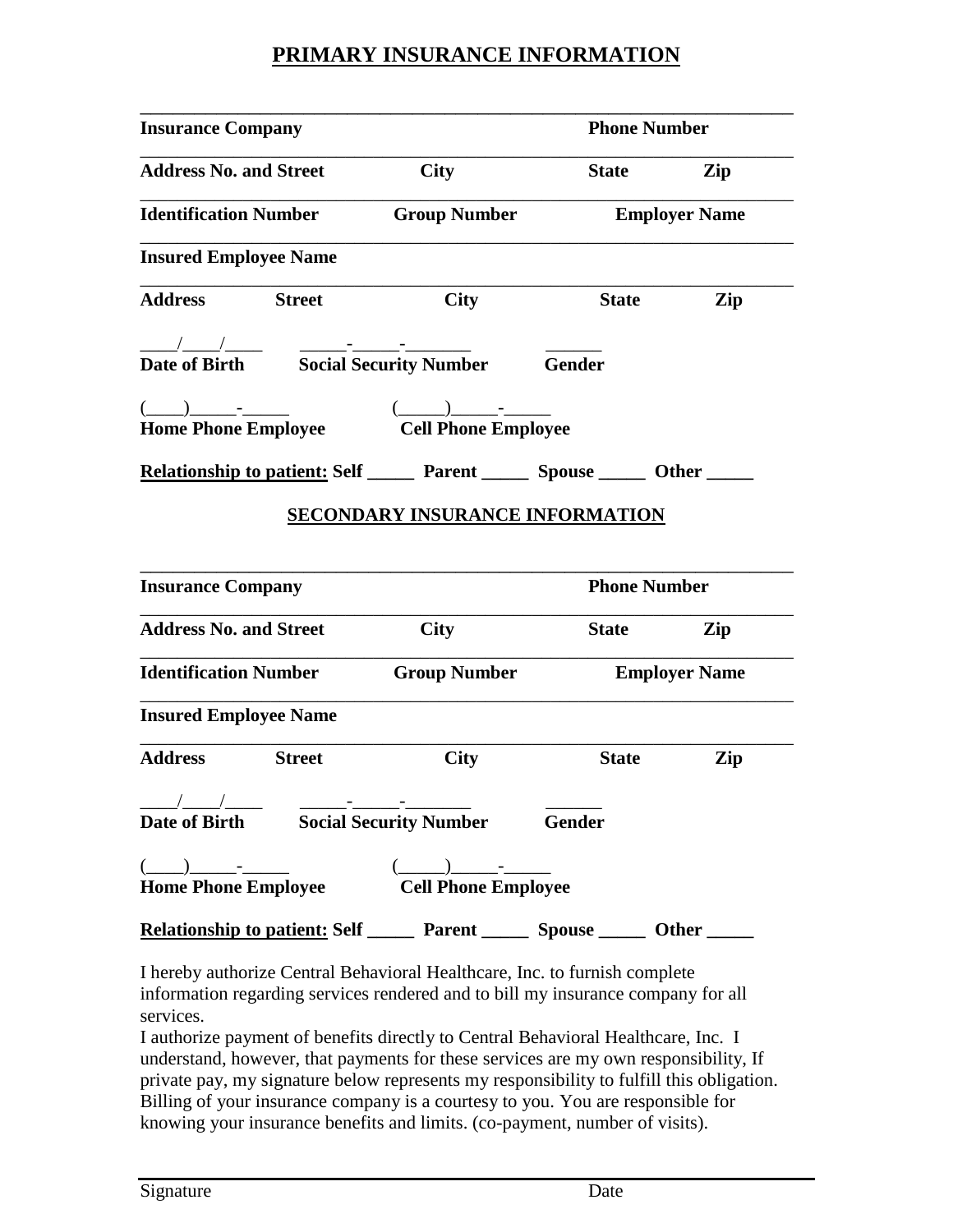# **CENTRAL BEHAVIORAL HEALTHCARE, INC**.

## **CONFIDENTIAL HANDLING INSTRUCTIONS**

#### I WISH TO BE CONTACTED IN THE FOLLOWING MANNER (**CHECK ALL THAT APPLY**)

 $\frac{1}{2}$  , and the contract of the contract of the contract of the contract of the contract of the contract of the contract of the contract of the contract of the contract of the contract of the contract of the contract

## **Oral Communications**:

### **Home Telephone**

- $\Box$  Ok to leave message with detailed information
- □ Leave message with call-back number only
- $\Box$  Other instructions:

## **Work Telephone**

- $\Box$  Ok to leave message with detailed information
- □ Leave message with call-back number only

## **Cell Phone**

- □ Ok to leave message with detailed information
- □ Leave message with call back number

# **Written Communication**:

- $\Box$  Ok to send mail to my home address
- □ Ok to send mail to my work/office address
- $\Box$  Ok to fax this number:  $\Box$

# **PHI: Personal Health Information:**

I permit Central Behavioral Healthcare, Inc to discuss my PHI with and to disclose information to the following:

- $\Box$  Spouse:
- □ Adult Child(ren): \_\_\_\_\_\_\_\_\_\_\_\_\_\_\_\_\_\_\_\_\_\_\_\_\_\_\_
- □ Personal Representative: \_\_\_\_\_\_\_\_\_\_\_\_\_\_\_\_\_\_\_\_\_
- □ Primary Care Physician: \_\_\_\_\_\_\_\_\_\_\_\_\_\_\_\_\_\_\_\_\_
- □ Attorney: \_\_\_\_\_\_\_\_\_\_\_\_\_\_\_\_\_\_\_\_\_\_\_\_\_\_\_\_\_\_\_\_\_

Date:

Signature patient/guardian

Print Name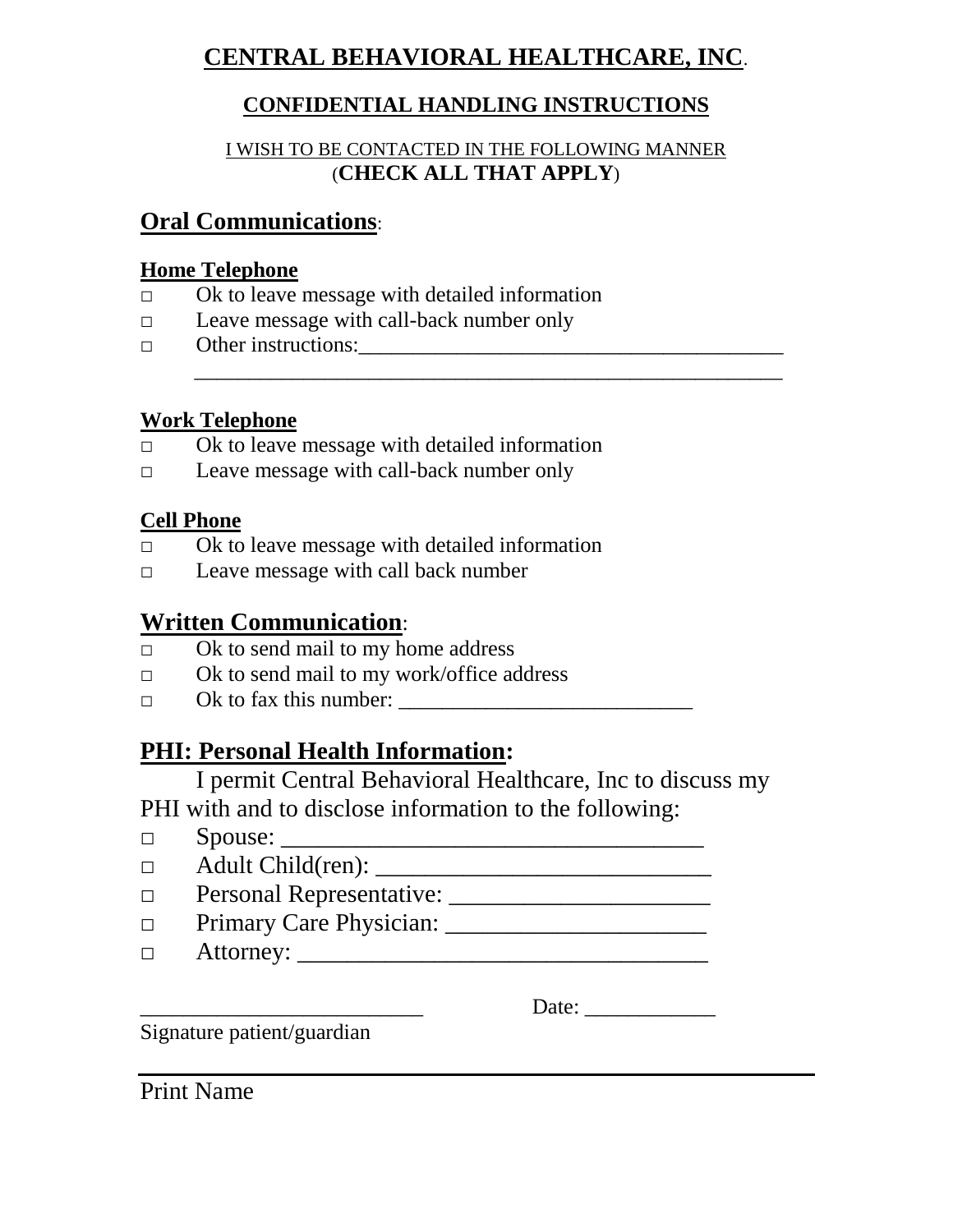#### **Acknowledgement of Receipt of "Notice of Psychologist" Policies and Practices to Protect the Privacy of Your Health Information (upon request)**

The federal government mandated that as of April 14, 2003 all health care patients are to receive from their clinicians a notice regarding the protection of their private health care information in compliance with the Health Insurance Portability and Accountability Act (HIPAA) Privacy Rule (45 C.F.R. parts 160 and 164).

This acknowledgement documents that you have received the "Notice" that is required. HIPAA covers what is called "Protected Health Information" (PHI) that is used for treatment, payment, and health care operations. PHI is information in your health record that could identify you.

The notice contains basic information about:

1. How your PHI may be used and disclosed for treatment, payment and health care operations.

- 2. Which uses and disclosures require authorization from you and which do not?
- 3. How you may revoke an authorization you may have signed

4. Certain rights you have to restrict use and disclosure of PHI, to receive confidential communications by alternative means and at alternative locations, to inspect and copy your records, to amend your records, to have an accounting of Disclosures.

5. A list of my duties to protect the privacy of your PHI, my right to change the privacy policies and practices described in the Notice.

6. What you can do if you have any complaints about violations of your privacy rights, about decisions about your access to your records I may make.

8. Any restrictions and limitations you or I wish to put on the use and disclosure of your PHI.

The Privacy Notice is a few pages in length. Generally, this Notice is given on a patient's first visit. A copy of the Notice is available upon request.

I acknowledge that I have read the above information and can request a copy of the Privacy Notice (version dated April 1, 2003) as required by the federal government's HIPAA legislation.

Date:  $\Box$ 

\_\_\_\_\_\_\_\_\_\_\_\_\_\_\_\_\_\_\_\_\_\_\_\_\_\_\_\_\_\_\_\_\_ \_\_\_\_\_\_\_\_\_\_\_\_\_\_\_\_\_\_\_\_\_\_\_\_\_\_\_\_\_\_ Print Patient's Name Signature

\_\_\_\_\_\_\_\_\_\_\_\_\_\_\_\_\_\_\_\_\_\_\_\_\_\_\_\_\_\_\_\_\_ \_\_\_\_\_\_\_\_\_\_\_\_\_\_\_\_\_\_\_\_\_\_\_\_\_\_\_\_\_\_ Print Parent or Legal Guardian if patient is Signature a minor, or a Personal Representative